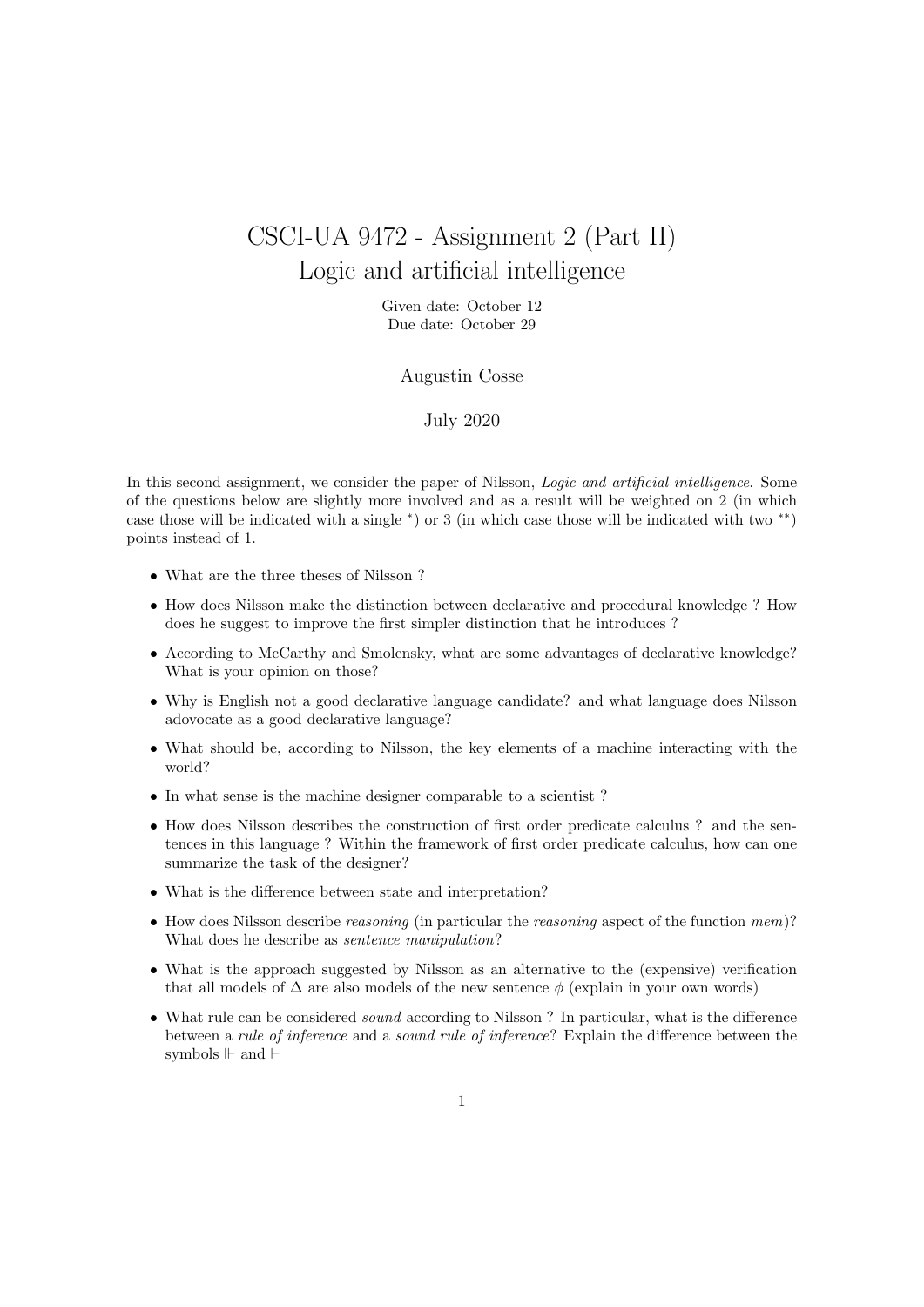- How do we call a set of inference rules that will ultimately be able to prove any entailed sentence  $\phi$ ?
- Is it always good to limit an agent to sound inferences? (try to be as exhaustive as possible)
- To describe the connection between the real environment and the representation of this environment through the knowledge base, Nilsson cites the American essayist Edward Abbey. What is Abbey's point ?
- According to Nilsson, what is the problem with logical inference as the main source of deduction and reasoning? In particular, what is the difference between induction and deduction? Give an example of a inductive inference. How does Nilsson argue one might sometimes rewrite an unsound inference (or induction) as a sound one (or deduction)?
- How does Nilsson define the term *reification*? Can you give an illustration? When and why could reification be useful? What is a metatheory in this framework?
- What does Nilsson mean by *qualifications* and what example does he use to illustate a problem that can arise due to the inifinite number of those qualifications?
- What is a theory that is not inaccurate? How can inference be performed in the framework of a theory that is not inaccurate according to Nilsson? In particular, explain the notion of defasible inference and non monotic reasoning.
- \*\* In his paper Applications of Circumscription to Formalizing Common-Sense Knowledge, John McCarthy uses the following example to illustrate the use of circumscription to tackle the qualification problem. We consider a world with at least 3 blocks,  $A, B$  and  $C$ . This information is stored in the first order predicate sentence

<span id="page-1-0"></span>
$$
is \, block(A) \land is \, block(B) \land is \, block(C) \tag{1}
$$

From this we may want to express that unless something abnormal happens, if an object is a block, then it must necessarily be  $A$ ,  $B$  or  $C$ . This can be done by circumscription. Circumscription relies on [\(1\)](#page-1-0) replacing an original predicate P (from a sentence S such as (1)) with a second more restrictive predicate  $\Phi(x)$  and then (2) applying the circumscription rule

$$
S(\Phi) \lor \forall x (\Phi(x) \Rightarrow P(x)) \Rightarrow \forall y (P(y) \Rightarrow \Phi(y))
$$
\n(2)

In the case of the block world, we can thus take the predicate  $\Phi(x)$  to be given (for example) by

<span id="page-1-1"></span>
$$
\Phi(x) \equiv (x = A \lor x = B \lor x = C)
$$
\n(3)

Applying the circumscription rule to  $\Phi(x)$ , we get the implication

$$
\Phi(A) \land \Phi(B) \land \Phi(C) \land \forall x. (\Phi(x) \Rightarrow is \ block \ x) \Rightarrow \forall x. (is \ block \ x \Rightarrow \Phi(x))
$$
 (4)

which, given that the predicates are true, provides the conclusion

$$
\forall x. (is block \ x \Rightarrow (x = A \lor x = B \lor x = C)) \tag{5}
$$

If we then learn that is; block  $D$ , the proposition  $(1)$  becomes

$$
is block(A) \land is block(B) \land is block(C) \land is block(D)
$$
\n
$$
(6)
$$